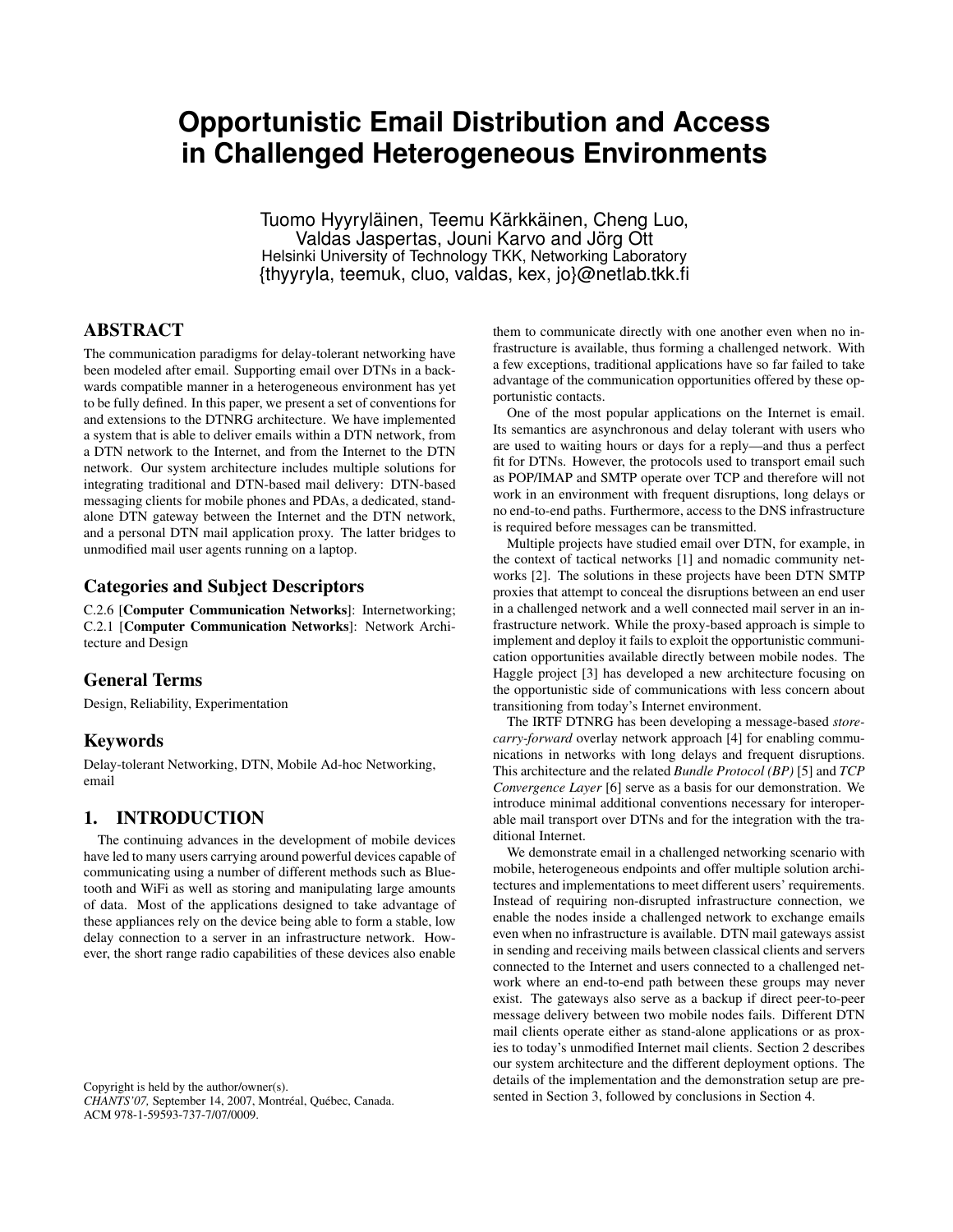## 2. ARCHITECTURE

In the traditional email architecture the end-user's mail is stored in a mailbox residing in the user's *home mail server (HMS)* in the infrastructure network. Mail destined to the user is delivered to the mailbox by SMTP and picked up by the user through POP or IMAP. This means that the user needs a stable connection to the infrastructure network in order to send or receive mail messages. Mobile nodes roaming within a challenged network might never be able to form a direct connection to the infrastructure network and therefore will not be able to send or receive email messages.

To overcome the requirement of a stable infrastructure connection, we leverage the DTN overlay network to extend the traditional email architecture to support the scenario where the end-user is connected to a challenged network. The mail messages destined to the user will be pushed into the DTN network where they will be stored and carried in the bundle caches of the DTN nodes towards the recipient. In the other direction, mail messages sent as bundles into the DTN network will be carried towards a DTN mail gateway (DTN-MGW) to be forwarded to the infrastructure network, and directly to the recipient if the recipient is also connected to the DTN network, using the same store-carry-forward mechanisms. This allows a mobile end-user to receive and send email messages while roaming in a challenged network without any infrastructure connectivity.

The general architecture for implementing the Delay-tolerant Email application is shown in Figure 1. The HMS is in practice a normal email server (shown in Figure 1 as *Mail Server*) that contains a user's mailbox serving her regular email address. The user can use POP3 to retrieve email from the HMS when connected to the Internet in the traditional mode of operation. The delay-tolerant function for HMS is implemented by using user-level filters, such as procmail filters. Selected incoming email messages are delivered to the DTN-MGW. The latter receives emails from trusted servers via SMTP and encapsulates them in the Bundle Protocol (BP) for forwarding towards the user with DTN connectivity.

The DTN cloud shown in shown in Figure 1 represents a challenged network composed in ad-hock fashion out of mobile nodes. Any node within the DTN network may never have a direct connection to the infrastructure network or the DTN-MGW but the store-carry-forward mechanisms of the DTN network will enable it to exchange messages with any other node or element connected to the network.



Figure 1: The architecture for delay-tolerant email

The users of the email application have thus two incoming mail routes—directly via HMS when connected to the Internet, and using the bundle protocol when having DTN connectivity. Figure 2 shows different possible configuration options we have realized for the user equipment:



Figure 2: Options for user equipment architecture

a) To enable the user to continue using traditional email applications, the user laptop can have a specialized email proxy. This proxy has both traditional and DTN connectivity options, and will receive email from both sources. It keeps track of incoming messages' message-ids so that it can filter out duplicates, and provides a POP3 and SMTP interfaces for the Mail User Agent (MUA).

The MUA can be configured to either send and retrieve all mail through the proxy or use separate mail folders and a direct connection to the mail server when connected to the Internet. For sending mail, the DTN mail proxy offers a fallback to using an Internet mail server if mail delivery via DTN has not been confirmed within a configurable time span.

- b) User equipment may contain separate MUAs for both connected mail and DTN mail, or
- c) the user equipment may contain only the DTN MUA. The latter approach requires a DTN-MGW in the network to exchange messages with Internet mail servers and is used even when directly connected to the Internet.

Beyond the configurations presented above the MUA could implement the Bundle Protocol in parallel with the traditional protocols, SMTP and POP3, with internal logic for choosing the appropriate delivery method. This, however, is a longer term solution and considering the technology transition, the approach using the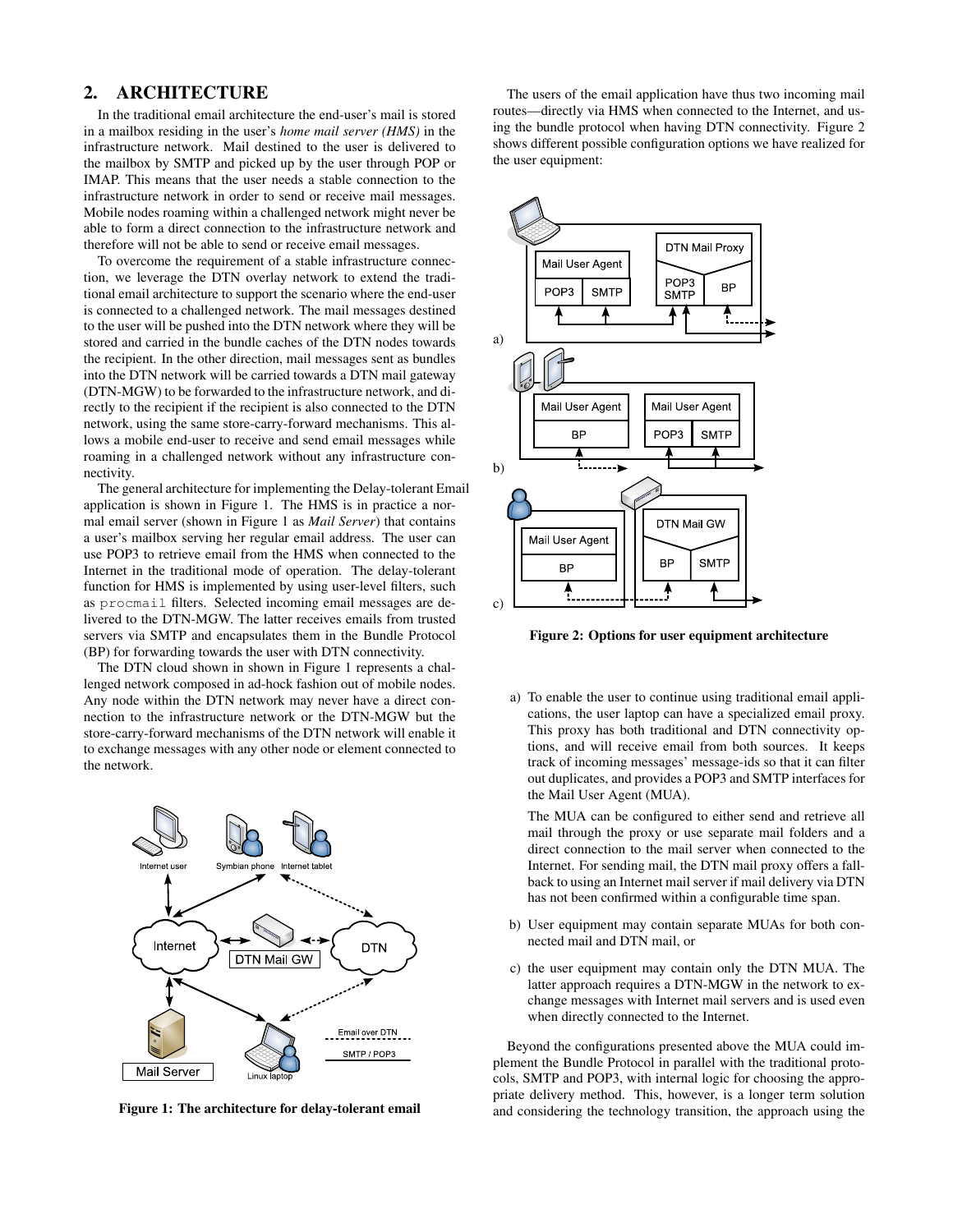DTN-MGW provides the possibility of both traditional and DTN mail applications to coexist, without a detrimental effect on the traditional mail service.

On the user side, a separate DTN mail proxy is a transitional component, while integrating a DTN interface into the MUA is a longer term option.<sup>1</sup> For lightweight mobile applications, option c) is preferred. On the server side, a separate DTN-MGW can be seen as a transitional element, while integrating DTN into the mail server is a long term solution.

For sending emails over DTN, our implementations encapsulate RFC 2822 [7] compliant messages in the payload blocks of BP bundles. Mail and entity headers thus remain untouched and so does any nested structure (e.g., using MIME).

We use a simple deterministic transformation rule to convert mail addresses (which are extracted from SMTP, not from the RFC 2822 headers): The BP Endpoint Identifiers (EID) are derived from the recipient's RFC 2822 addr-spec address by prefixing it with "dtn://" and appending "/mailto" which also allows for mail-specific routing. Agents wishing to receive messages destined for a particular mail address will register the corresponding EID with their local bundle agent.

## 3. IMPLEMENTATION AND SETUP

We demonstrate the DTN mail application with the scenario depicted in Figure 1. As the HMS, we use our lab mail server, which is well-connected to the Internet. The server has a normal sendmail mail transfer agent.

A separate node runs the DTN-MGW software which we have developed using Java with our own JNI bindings [8] to the DTN2 reference implementation [9]. The gateway implements an SMTP client and a server for communicating with mail infrastructure on the Internet and a bundle interface for communicating with DTN nodes on the challenged network. The DTN-MGW has a wildcard registration with its local bundle router which enables it to see all the mail bundles that pass through. Routing within the DTN network is set up so that all the mail bundles get passed through the DTN-MGW's bundle router (e.g. using flooding). The DTN-MGW will convert the destination EID into an RFC 2822 addrspec address as explained earlier and attempts to deliver the mail using SMTP. In the opposite direction, the DTN-MGW will accept SMTP connections and forward the mails as bundles. Loop prevention is done by inserting an X-DTNMail-ForwardedBy: header into the message. Any DTN-MGW will ignore a message with this header present preventing the message from being forwarded multiple times between the DTN and infrastructure networks. To prevent the DTN-MGW from being used to relay unwanted email, incoming bundles and SMTP connections should be authenticated before the mail is forwarded.

For demonstrating the heterogeneous user devices with DTN connectivity, we use one Linux laptop and one MacBook (Mac OS  $X)^2$ , Nokia N770 and N800 Internet tablets (Linux), and Nokia Communicators (Symbian S80).

The laptops run a DTN mail proxy and a Mozilla Thunderbird MUA. The DTN mail proxy has been developed using Java with the DTN JNI bindings. The proxy contains SMTP and POP3 services for communicating with an MUA, a local message store, and an SMTP and a POP3 client for direct mail delivery in case infrastructure connection is available.

We are also using a DTN implementation [10] [11] developed in-house for Symbian based mobile phones.<sup>3</sup> It currently runs on Nokia 9300i and 9500 Communicator devices, and has a simple user interface for receiving and sending DTN mail. The Communicators have also standard MUA, so this setup follows the configuration of figure 2b.

We have ported Berkeley DTN reference implementation to the Nokia Internet Tablet devices 770 and N800 which are running under Linux. Using the reference implementation API [9], we also implemented a native Maemo application for mail exchanging between DTN nodes. This DTN mail application is independent of the mail client shipped with the tablet (yielding, again, the configuration in Figure 2b). It directly talks with the DTN daemon by encapsulating bundle payload in MIME format.

In this setup, all communication is carried out using IP as we currently use the TCP convergence layer [6] for all DTN-based communications. For DTN message forwarding, we use static routes to the DTN-MGW (triggered whenever a device is connected to the Internet) and perform a variant of flooding among the mobile nodes to ensure maximum spread of the messages. We use BP delivery notifications to confirm message receipt and the bundle lifetime to limit the message load, peered with application-layer retransmissions and, for the DTN mail proxy, the fall-back option mentioned previously.

The above setup enables all possible variations of mail transactions: 1) incoming mail from the Internet to the challenged network through the DTN-MGW; 2) incoming mail from the Internet, with direct connection to the MUA; 3) outgoing mail from the challenged network to the Internet through the DTN-MGW; 4) outgoing mail to the Internet, with direct connection to the mail server; 5) mail transmission directly within the challenged network using BP; and 6) mail transmission from a mobile equipment to another via the mail server. Automated fall-back from DTN-based mail delivery (1, 6) to mail server-based operation (2, 4) are combined modes of operation.

Transactions 1, 3 an 5 are the interesting cases since they are not possible using the traditional mail protocols. Transactions 1 and 3 involve the passing mail among the bundle routers between the gateway and the recipient or sender of the message. This allows mobile nodes to send and receive messages to and from any node connected to the infrastructure network even if no end-to-end path ever exists between them. Transaction 5 is interesting since it allows nearby mobile nodes exchange messages even if no infrastructure connection is ever available. This is done by routing the message bundles within the DTN network directly from the sender to the recipient without the messages ever entering an infrastructure network.



Figure 3: Transaction between a traditional mail user and a DTN mail user

<sup>&</sup>lt;sup>1</sup>We are currently developing a DTN plug-in for Mozilla Thunderbird.

 $2\text{MS}$  Windows support depends on the DTN reference implementation's availability for cygwin.

In transaction 1, shown in Figure 3, the mail is first sent by a

 $3$ Available at http://www.netlab.tkk.fi/ $\check{\ }$ jo/dtn/